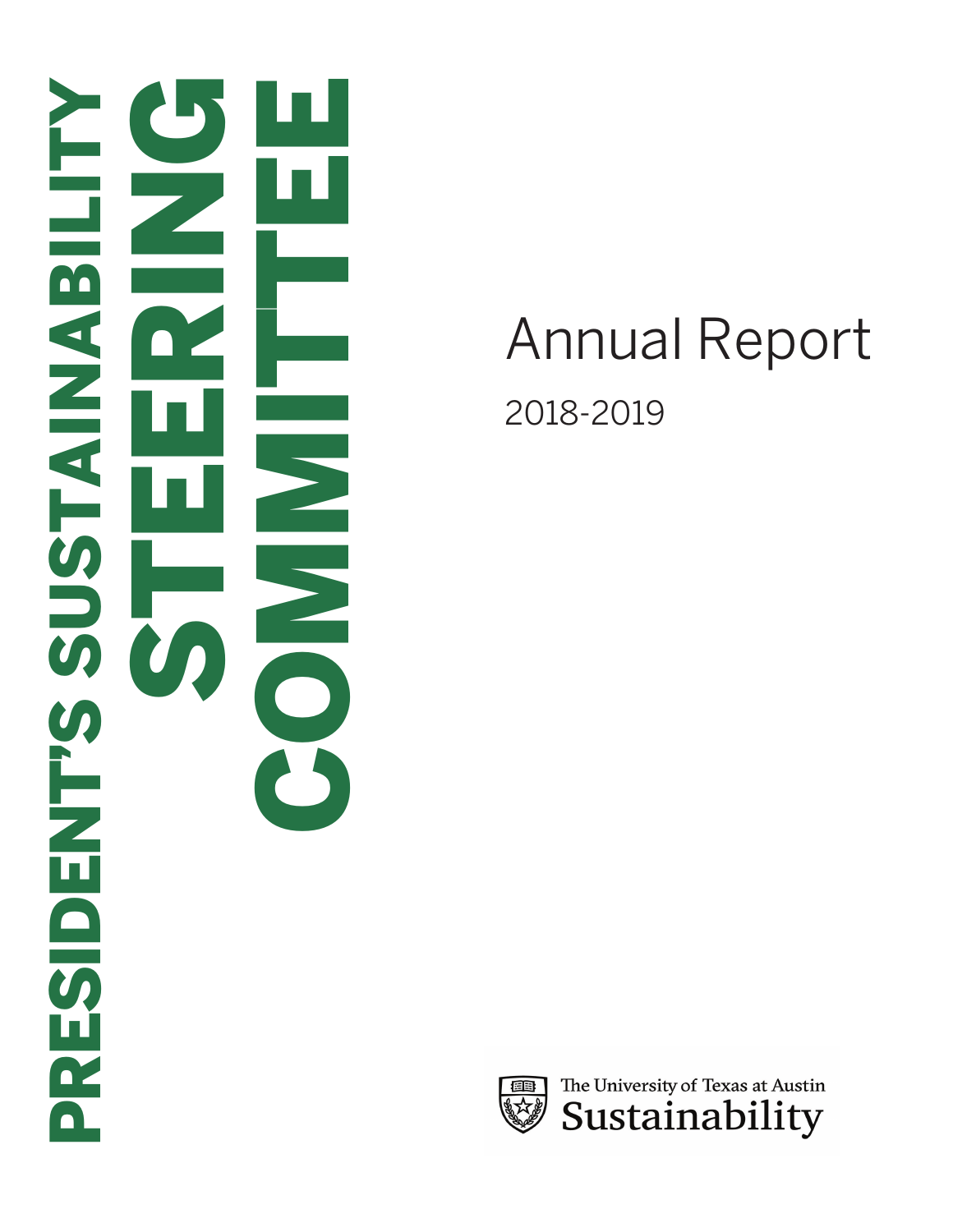## **CONTENTS**

## **ABOUT THIS DOCUMENT**

This document was designed not to be printed and to be used as an online pdf with many hyperlinks to additional information. Please consider not printing hard copies of this report.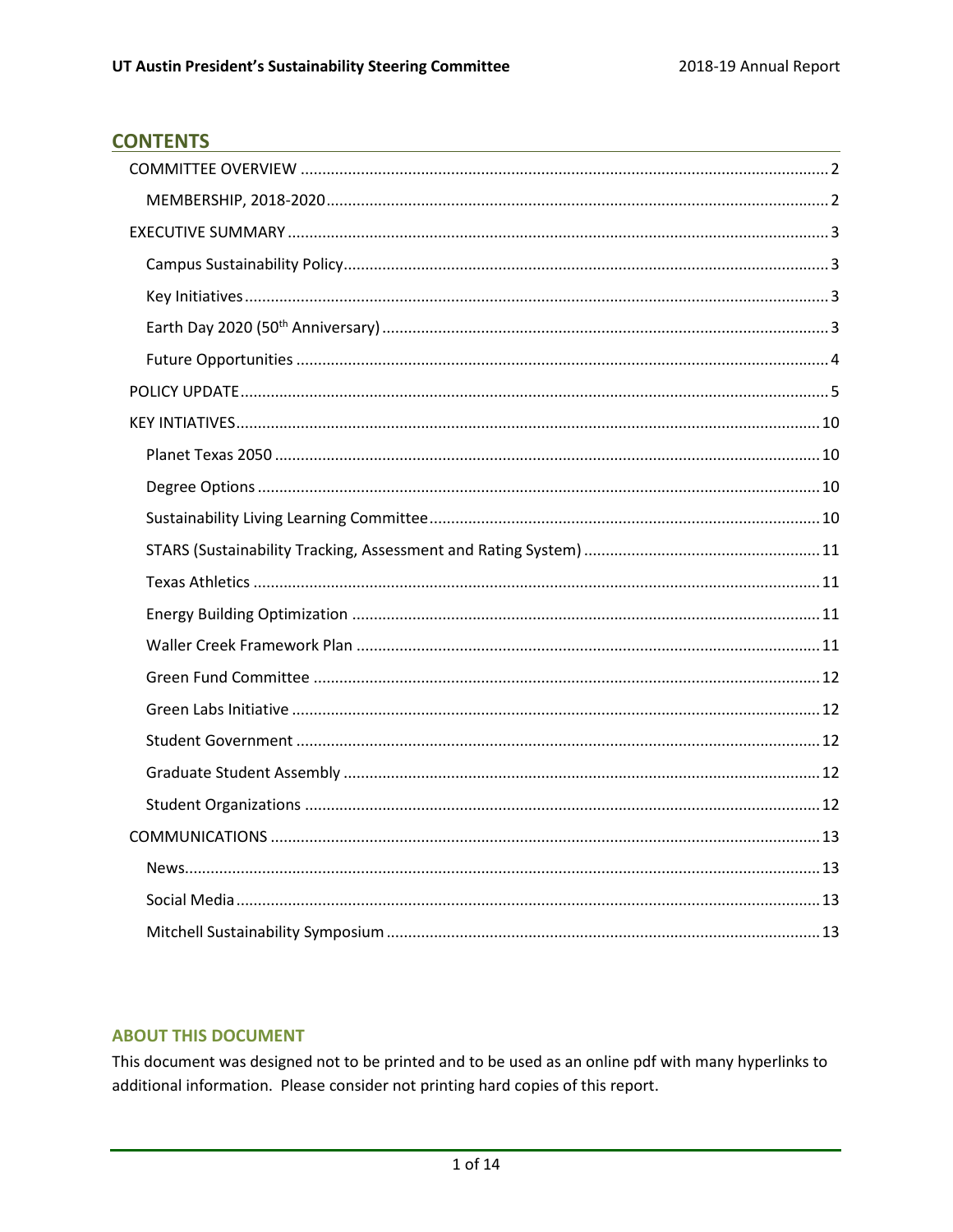# <span id="page-2-0"></span>**COMMITTEE OVERVIEW**

The [President's Sustainability Steering Committee \(PSSC\)](https://sustainability.utexas.edu/leadership/pssc) was re-commissioned by President Gregory Fenves in December, 2018 for the 2018-2020 period.

The purpose of the PSSC is to recommend policies and practices to the University administration that reflect and expand the University's commitment to sustainability and stewardship of the environment; to ensure the campus policy is in alignment with UT System policy; to monitorimplementation of the campus Sustainability Master Plan; and serve to implement a communications plan for both internal and external audiences.

The PSSC has two sub-committees to focus on Academics and on Operations. During the 2018-19 academic year, the PSSC had 10 members and met 3 times.

## <span id="page-2-1"></span>**MEMBERSHIP, 2018-2020**

Five members of General Faculty

**Sharon Wood**, Dean – Chair (Engineering) Sept. 1, 2017-August 31, 2019 **Jay Hartzell**, Dean – Vice-chair (Chair-elect) (Business) Sept. 1, 2018-August 31, 2020 **Jay Banner**, (Geosciences) Sept. 1, 2017-August 31, 2019 **Molly Polk**, (Liberal Arts) Sept. 1, 2018-August 31, 2020 **Lucy Atkinson**, (Communications) Sept. 1, 2018-August 31, 2020

Three Staff members

**Chris Plonsky**, (Athletics Director) or appointee or appointee **Jimmy Johnson**, (Associate Vice President for Campus Safety) **Juan Ontiveros**, (Associate Vice President for Utilities, Energy, Facilities Maintenance) or appointee

## **Students**

**Sarah Boatwright**, undergraduate student (Student Government), Sept. 1, 2018-August 31, 2019 **Lucy Blevins**, graduate student (Graduate Student Assembly), Sept. 1, 2018-August 31, 2019

Ex-officio

**Jim Walker**, Director of Sustainability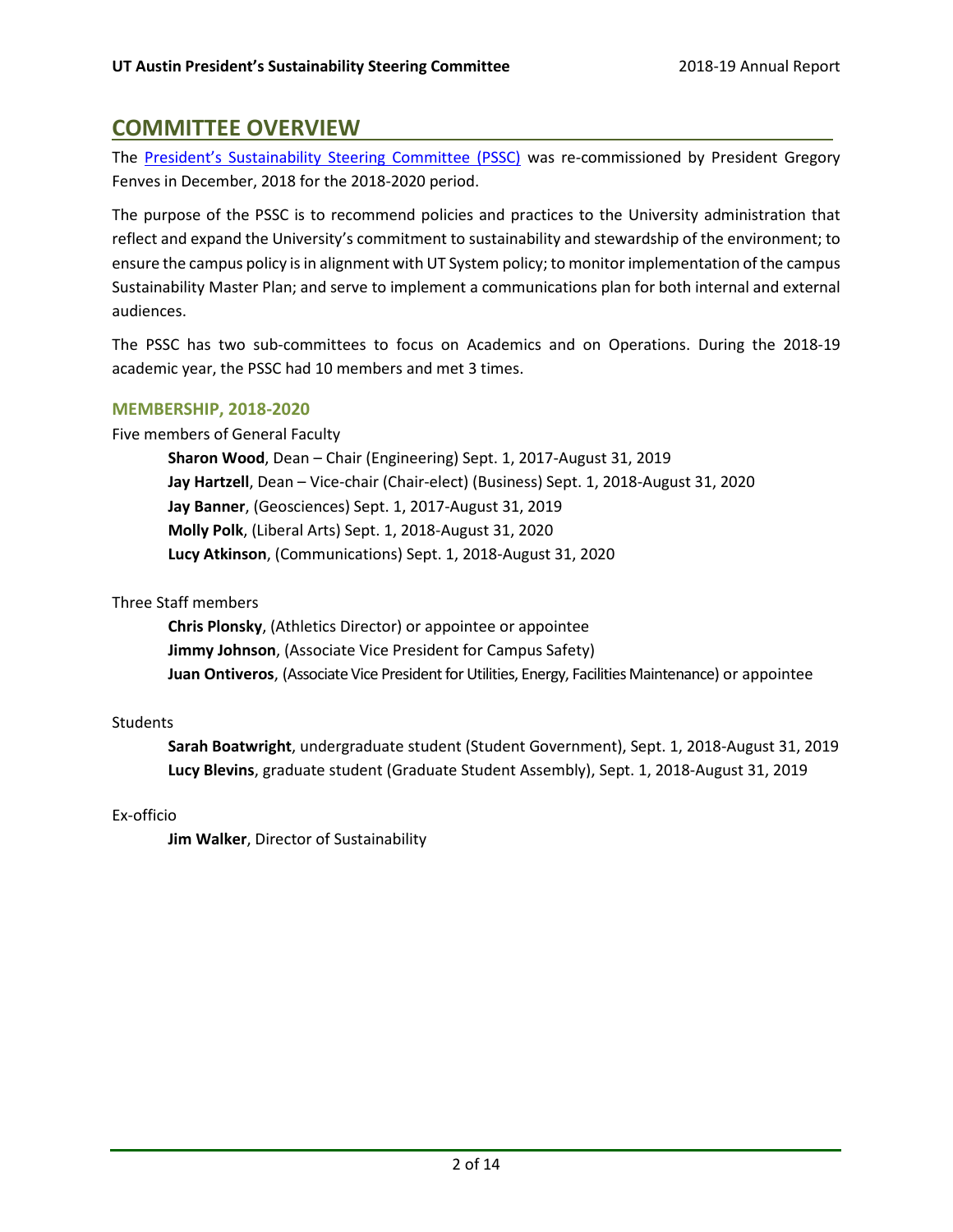# <span id="page-3-0"></span>**EXECUTIVE SUMMARY**

The PSSC is pleased to report solid, ongoing progress to the President and the Provost on both operational and academic goals across the university, with several major initiatives highlighted below. Background and benefits on each of these initiatives are provided in later pages. The PSSC believes the administration's support of these initiatives will enhance both the university's national profile and operational efficiency.

These initiatives are further explored on following pages.

## <span id="page-3-1"></span>**Campus Sustainability Policy**

The current UT Austin Campus Sustainability Policy [\(HOP 3-1010\)](https://policies.utexas.edu/policies/campus-sustainability) was developed by the PSSC in 2007 and adopted as policy in 2008 and is overdue for both content and alignment with current policy guidelines. The PSSC reviewed an initial new policy draft from the Office of Sustainability in Spring 2018. Content updates were developed based on progress made, changes in context or relevance of a particular focus area, and alignment with [UT System policy on Sustainability Practices](https://www.utsystem.edu/sites/policy-library/policies/uts-169-sustainability-practices) (169) as well as the 2016 UT Austin [Campus Sustainability Master Plan.](https://sustainability.utexas.edu/leadership/masterplan) The Office of Sustainability facilitated numerous conversations across campus with affected units and worked with the PSSC Operations Working Group to arrive at a draft the PSSC considers ready for formal Policy Office review.

The only recommendation from the PSSC to the President for 2019 is the adoption of the campus sustainability policy update once it is approved by the Policy Office. The PSSC is hopeful the policy update is ready for the President's Office review by October, 2019.

### <span id="page-3-2"></span>**Key Initiatives**

The PSSC recognizes many of the initiatives at UT Austin that "reflect and expand the University's commitment to sustainability and stewardship of the environment" do not result from the PSSC's actions. The proliferation of such initiatives is itself an indicator of the growing interest in and importance of sustainability as part of university's daily work and broad educational and research mission.

The PSSC would like to amplify several of these initiatives to the university leadership:

- Planet Texas 2050
- Waller Creek Framework Plan
- Sustainability Tracking, Assessment and Rating System (STARS) benchmarking
- Student Government and Graduate Student Assembly
- Housing and Dining Sustainability
- Texas Athletics Sustainability
- Green Labs Program expansion
- Green Fund Program
- Growth in sustainability focused degree options
- Growth in sustainability focused student organizations

## <span id="page-3-3"></span>**Earth Day 2020 (50th Anniversary)**

Also worth noting at a high level is the upcoming 50<sup>th</sup> anniversary of Earth Day. In 1970, Earth Day was particularly energizing on college campuses and we believe the  $50<sup>th</sup>$  anniversary will generate a national wave of reflection and looking forward – perhaps galvanizing the attention generated by the increasingly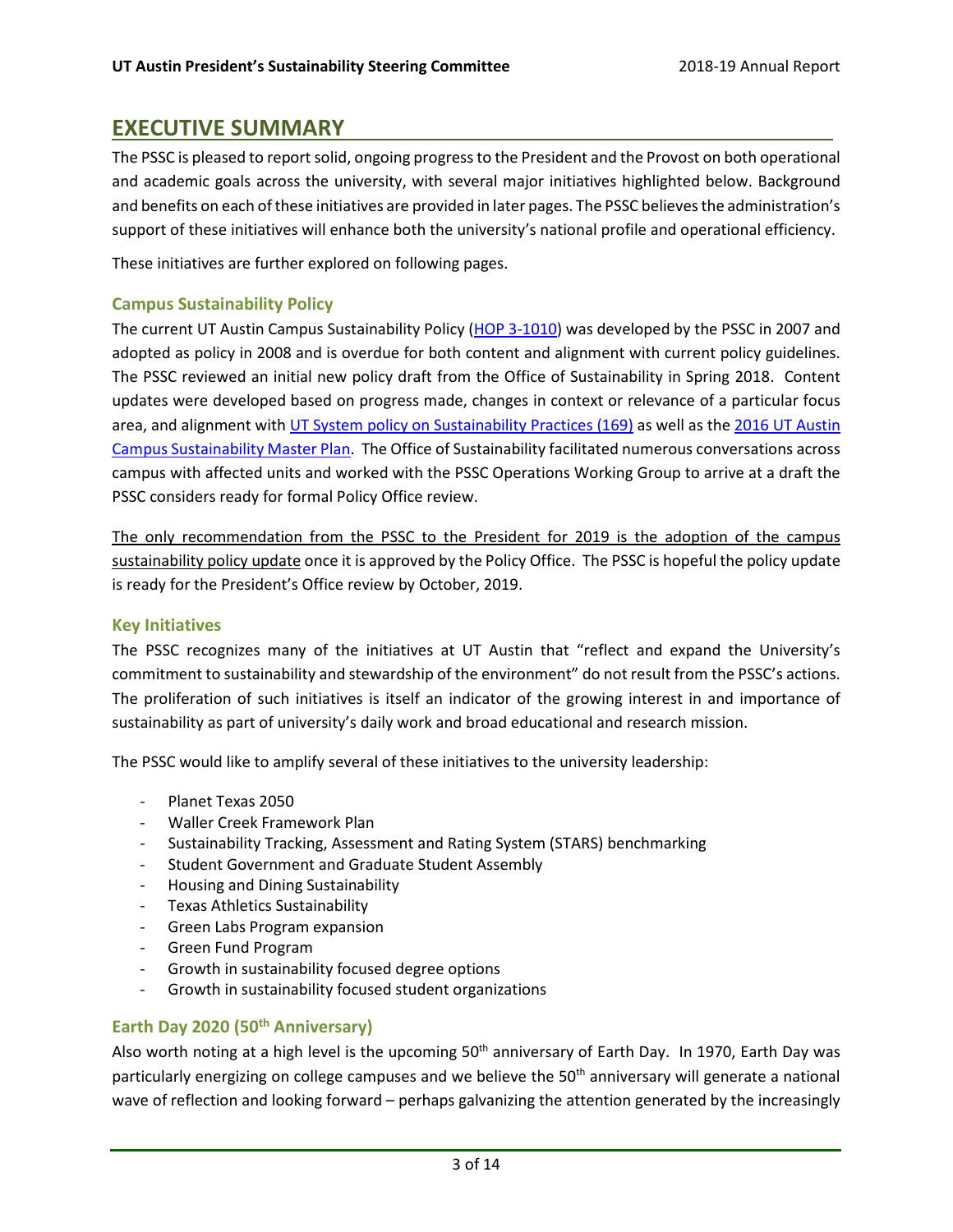urgent reports on climate change and related environmental impacts. If UT Austin is to be and be seen as a national leader in sustainability in higher education, then a concerted effort is needed to upgrade policy (even beyond HOP 3-1010) and invest in practices that demonstrate leadership.

## <span id="page-4-0"></span>**Future Opportunities**

Looking forward to next year and beyond, the PSSC has identified initiatives we believe offer significant opportunity to advance the both broad interests of the university as well as specific university sustainability goals. Over the summer we will explore these opportunities ahead of forwarding a focused work plan for the 2019-20 academic year.

- Strengthen culture of sustainability on campus
	- o Among students, staff and faculty
	- o Need to build on existing solid foundation to engage more people
- Local relationships
	- o City of Austin
	- o Austin Independent School District
	- o Travis County
- Curriculum development
	- o Continue to incentivize course creation/modification
	- o Integrate sustainability content with experiential learning methods
- Office of Development
	- o Corporate Partnerships
		- Corporate Social Responsibility initiatives
		- **Environmental, Social and Governance initiatives**
	- o Foundation
	- o Alumni engagement
- Waller Creek enhancement
	- o Philanthropy and local partnership opportunities
	- o Increasing frequency of clean-up days
- Circular Economy
	- o Leverage growing interest among corporate partners
	- o Could be innovation opportunity for academic/operation joint effort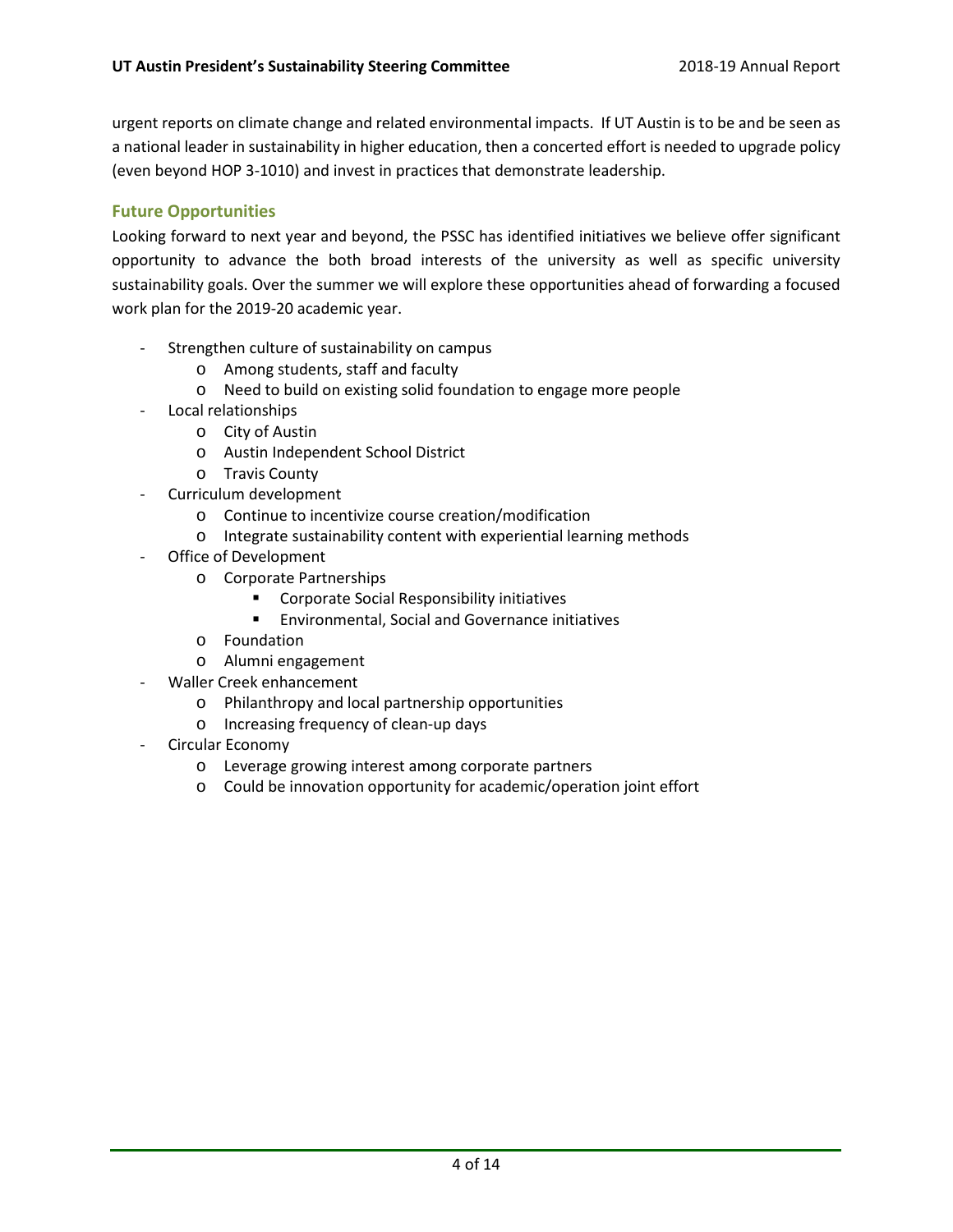# <span id="page-5-0"></span>**POLICY UPDATE**

The UT Austin Campus Sustainability Policy [\(HOP 3-1010\)](https://policies.utexas.edu/policies/campus-sustainability) was developed by the initial formation of the PSSC in 2007 and adopted as policy in 2008 by President William Powers. In alignment with good institutional policy maintenance practice, and to ensure the policy is addressing current issues appropriately, a policy update began in 2018.

The Office of Sustainability compared the 2008 UT Austin policy with the [UT System policy on](https://www.utsystem.edu/sites/policy-library/policies/uts-169-sustainability-practices)  [Sustainability Practices](https://www.utsystem.edu/sites/policy-library/policies/uts-169-sustainability-practices) (169) which was adopted in 2009 and most recently reviewed in October, 2018. The Office also compared the 2008 UT Austin policy with the goals and strategies in the [2016 UT Austin](https://sustainability.utexas.edu/leadership/masterplan)  [Sustainability Master Plan](https://sustainability.utexas.edu/leadership/masterplan) and against achievements across the university over the last 10 years. Attention was also given to issues which have risen in importance since 2008 related to sustainability policy and practice such as storm water management and food systems.

The Office created a first draft of new policy formatted to align with current UT Austin guidance and offering initial language for new topical areas. Several sections were carried forward largely unchanged.

Section 1 Purpose Statement of the policy reads:

The University of Texas at Austin seeks to create a disciplined culture of excellence that generates intellectual excitement, transforms lives, and develops leaders. The Commission of 125 defines this culture as "excellence in all University endeavors, characterized by strong leadership and an engaged intellectual community, combined with individual and institutional accountability." This includes excellence in advancing environmental stewardship and sustainability on our campus, in our academic and research programs, and in our public service and outreach activities.

Sections 2 through 6 and 8 through 11 are largely template to align with current policy guidance.

Section 7 lays out responsibilities related to operational functions of the university, mirroring the overall focus of the 2008 policy. Each topical sub-section is addressed below.

The Office facilitated numerous conversations across campus with affected units and individual leadership on the policy language as well as the need for any accompanying procedures that would need to be documented. These conversations resulted in two sections being pulled back for further discussion, Food Services and Air Quality.

The Office then worked with the PSSC Operations Working Group to arrive at a draft the PSSC considers ready for formal Policy Office review. The table on the following page summarizes the policy sections and their connection to the UT System policy and the UT Austin Sustainability Master Plan.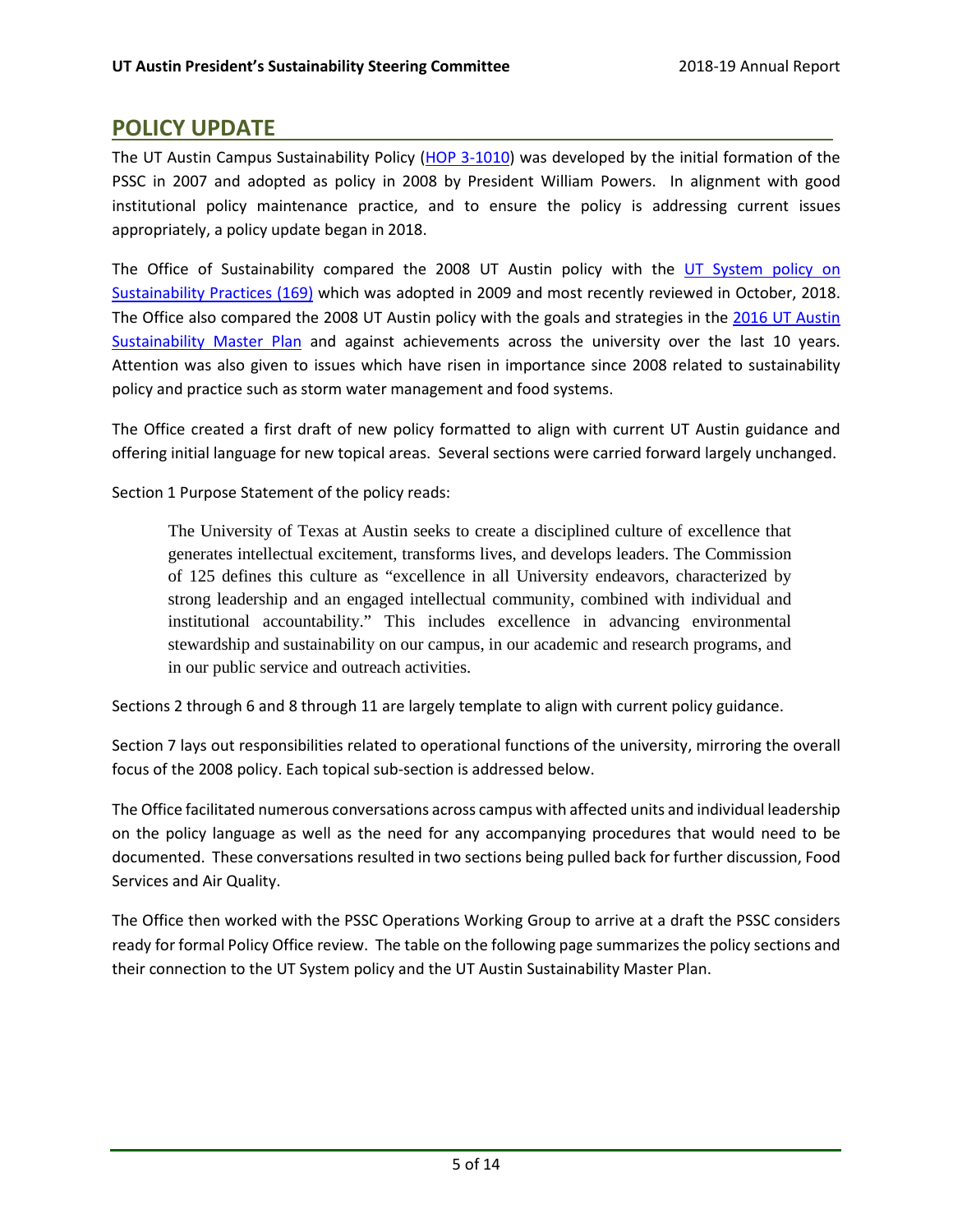Campus Sustainability Policy Update Summary Table

| <b>Section</b>                   | <b>Topic</b>               | <b>UT System</b> | <b>UT Austin</b>                  |
|----------------------------------|----------------------------|------------------|-----------------------------------|
| I. Policy Statement              |                            |                  |                                   |
| II. Reason for Policy            |                            |                  |                                   |
| III. Scope and Audience          |                            |                  |                                   |
| IV. Definitions                  |                            |                  |                                   |
| V. Website                       |                            |                  |                                   |
| VI. Contacts                     |                            |                  |                                   |
| VII. A. GENERAL & ADMINISTRATION | Authority of PSSC          | UTS169:3&16&18   |                                   |
| VII. C. ACADEMICS & RESEARCH     | Curriculum and<br>Research | UTS169:14        | HOP 3-1010 existing               |
| VII. D. OPERATIONS               | <b>Campus Planning</b>     |                  | HOP 3-1010 existing               |
| VII. D. OPERATIONS               | <b>Energy Systems</b>      | UTS 169:6&7      | <b>Sustainability Master Plan</b> |
| VII. D. OPERATIONS               | <b>Water Systems</b>       | UTS 169:6&7      | <b>Sustainability Master Plan</b> |
| VII. D. OPERATIONS               | <b>Built Environment</b>   | UTS 169:12       | <b>Sustainability Master Plan</b> |
| VII. D. OPERATIONS               | Storm Water                |                  |                                   |
| VII. D. OPERATIONS               | Mobility                   | UTS 169:9        | <b>Sustainability Master Plan</b> |
| VII. D. OPERATIONS               | <b>Waste Diversion</b>     | UTS 169:10       | <b>Sustainability Master Plan</b> |
| VII. D. OPERATIONS               | Purchasing                 | UTS 169:11       | <b>Sustainability Master Plan</b> |
| VII. D. OPERATIONS               | Climate<br>Protection      | UTS169:8         | <b>Sustainability Master Plan</b> |
| VII. D. OPERATIONS               | Landscape<br>Management    |                  | <b>Sustainability Master Plan</b> |
| VII. E. AWARENESS AND OUTREACH   | Internal                   | UTS169:13        | <b>Sustainability Master Plan</b> |
| VII. E. AWARENESS AND OUTREACH   | External                   | UTS169:13        | <b>Sustainability Master Plan</b> |
| <b>VIII. Forms and Tools</b>     |                            |                  |                                   |
| IX. Frequently Asked Questions   |                            |                  |                                   |
| X. Related information and links |                            |                  |                                   |
| XI. History                      |                            |                  |                                   |

#### General Administration and Reporting

Reflects current UT Austin policy guidance.

#### Academics and Research

The Academics and Research section may arguably be misplaced in this policy. Certainly great strides are being made in advancing sustainability in curriculum as well as in research (notably via [Planet Texas 2050\)](https://bridgingbarriers.utexas.edu/planet-texas-2050/). Until sustainability within the educational mission is addressed elsewhere in policy, the PSSC recommends retaining this language.

The role of the Office here is solely in tracking efforts across academic departments and research units for the purpose of aggregating for institutional reporting.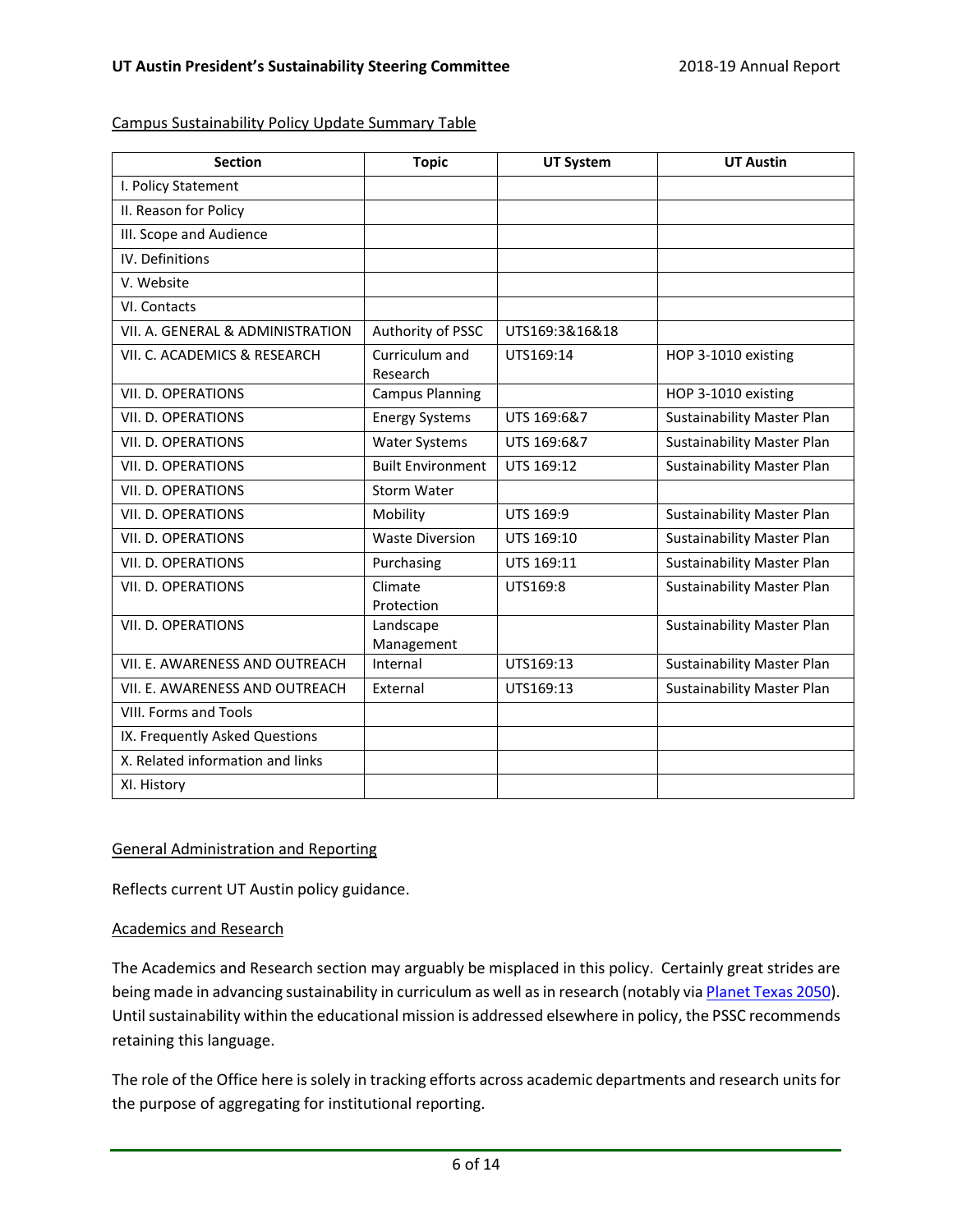#### Operations: Campus Planning

Unchanged from 2008. Sustainability was integrated deeply into the [2013 Campus Master Plan,](https://capitalplanning.utexas.edu/about/campus-master-plan) as well as the [2014 Campus Landscape Plan,](https://capitalplanning.utexas.edu/about/campus-master-plan) and then further refined in the [2016 Sustainability Master Plan.](https://sustainability.utexas.edu/leadership/masterplan) The 2018 Update on the Sustainability Master Plan reflects progress on these strategies and goals.

The Campus Planning and Project Management division is responsible for this section.

#### Operations: Energy Systems

Based on current university practice and strategies. Also reflects UT System policy and State Energy [Conservation Office](https://comptroller.texas.gov/programs/seco/) guidance related to all state agency capital projects.

The campus utility operation continues to receive [international recognition](https://utilities.utexas.edu/about/awards-and-recognition) for efficiency, most notably from the International District Energy Association in 2018. The campus utility was also the first United State Green Building Council (USGBC[\) PEER: Campus energy system](http://peer.gbci.org/university-texas-austin) in the world.

The Utilities, Energy and Facilities Maintenance division is responsible for this section.

#### Operations: Water Systems

Based on current university practice and strategies. Also reflects UT System policy and State Energy [Conservation Office](https://comptroller.texas.gov/programs/seco/) guidance related to all state agency capital projects.

Water systems are managed in a more decentralized approach than energy systems. UT Austin has been increasing the use of [reclaimed water produced by the City of Austin](https://utilities.utexas.edu/efficiency/water-conservation-efforts) for both chilling station operations as well as landscape irrigation, resulting in cost savings and increased water efficiency at the city level.

The Utilities, Energy and Facilities Maintenance division is responsible for this section.

#### Operations: Built Environment

In 2009[, UT Austin committed](https://capitalplanning.utexas.edu/sustainability) to pursuing a USGBC Leadership in Energy and Environmental Design (LEED) Silver level certification for all new capital projects. At the end of 2018, UT Austin had over 3.5 million square feet of LEED certified space. The language related to new construction is based on current university practice and strategies.

The Office initially proposed extending this commitment to major renovations, such as those over \$10 million in total project cost and affecting all the major systems of a building (for example, the renovation of Welch Hall), as well as extending to private development on UT Austin owned land (building on the success of both 2400 Nueces and the Seton Teaching Hospital achieving LEED Gold). However, these extensions require more discussion and evaluation of impact and cost.

The PSSC reinforces the approach that pursuit of LEED credits should not supersede basic functions and purposes of a building.

The Campus Planning and Project Management division is responsible for this section.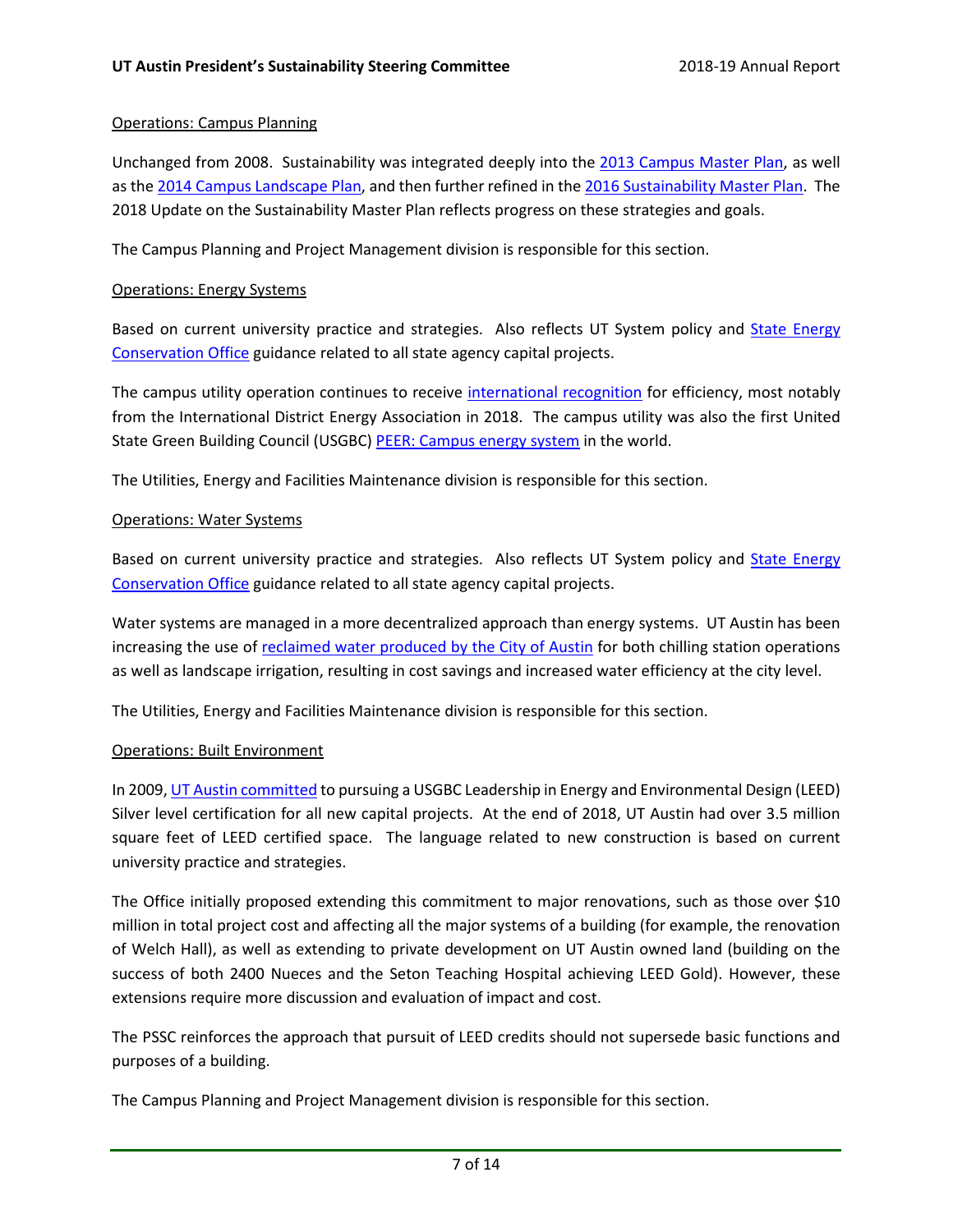The Office shall continue to develop a UT Austin Green Buildings Guidelines document collating how LEED aspirations are reflected in campus building standards, and how campus building preferences related to LEED standards.

#### Operations: Storm Water Management

Local flooding on Waller Creek through the campus has intensified in recent years. The university recently final approved the [Waller Creek Framework Plan](https://capitalplanning.utexas.edu/about/campus-master-plan) and is awaiting comment and approval from the Texas Commission on Environmental Quality on the recently submitted renewal of the campus municipal separated storm and sewer system (MS4) permit). These efforts reflect a broad shift on campus toward more comprehensive, [campus-wide storm water management.](https://ehs.utexas.edu/programs/watermanagement/)

The Environmental Health and Safety department within the Campus Safety division is responsible for this section.

#### Operations: Transportation and Mobility

Based on [current university practice and strategies.](https://parking.utexas.edu/transportation) Also reflects UT System policy.

The Parking and Transportation division is responsible for this section.

#### Operations: Waste Reduction and Management

While this is based on current university practice and strategies it is resetting the university goal for zero waste from 2020 to 2030. Also reflects UT System policy.

The PSSC reinforces the need for establishing annual improvement targets and milestones between 2020 and 2030.

Waste management is currently decentralized on campus wit[h Facilities Services](https://facilitiesservices.utexas.edu/divisions/support/zero-waste.php) managing all 'education and general space' as well as select contracts with small units (and [Surplus Property\)](https://facilitiesservices.utexas.edu/divisions/support/surplus-property.php). Auxiliary units, notably the large ones such a[s Texas Athletics,](https://texassports.com/news/2018/11/25/texas-athletics-sustainablility-efforts-increase-during-2018-football-season.aspx) and [Housing and Dining,](https://sustainability.utexas.edu/news/reducing-food-scraps) are able to control contracts, bins and signage, collection procedures, etc. This section is intended to create a singular overall common approach that can be pursued by various departments.

Individual units are responsible for this section based on whether they are authorized to enter into their own waste management contracts (through the Office of Purchasing). Units will still be expected to share their data on waste and diversion with Facilities Services and Office of Sustainability for institutional reporting purposes.

#### Operations: Purchasing Practices

Based on current university practice and strategies. Also reflects UT System policy.

The Office of Purchasing division is responsible for this section. The Office of Sustainability will collaborate with the Office of Purchasing on developing guidelines for various goods and services.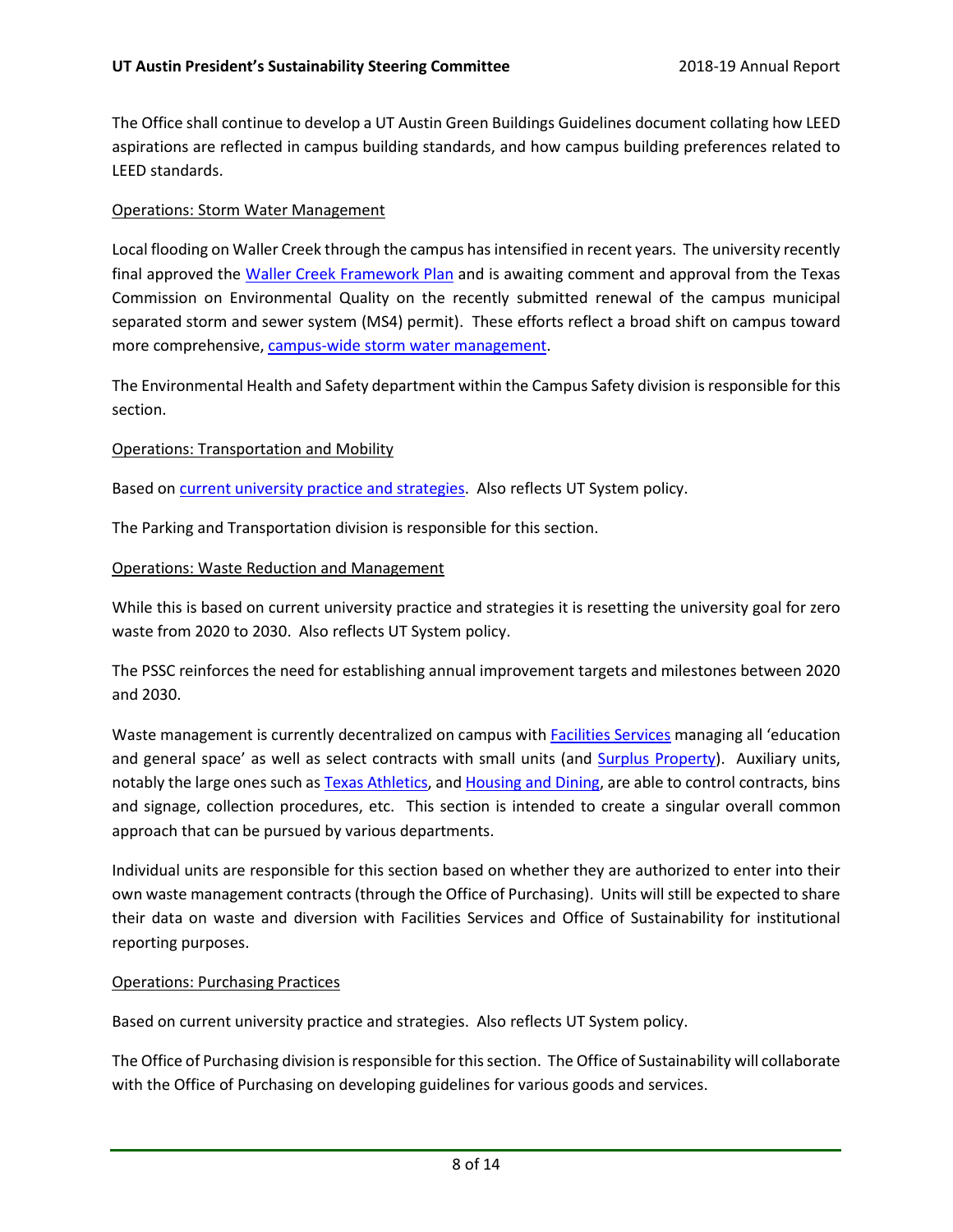#### Operations: Climate Protection Practices

New section, reflects UT System policy.

UT Austin does not have any carbon emissions reduction goals but is focused on maintaining a strong culture of energy efficiency. Within utilities, this culture is managed through the efficient production of generated utilities and an aggressive demand side energy conservation program. Both of these efforts reduce the natural gas consumed that result in less carbon emissions.

The Office of Sustainability is responsible for this section and will maintains a campus Greenhouse Gas Inventory updated every five years and document relevant university practices.

#### Operations: Landscape Management

New section, but based on [current university practice and strategies.](https://facilitiesservices.utexas.edu/divisions/support/landscape-services.php) No corollary UT System policy.

This section establishes the university's overall intentions related to landscape and reinforces the Landscape Master Plan and related documents such as the Waller Creek Framework Plan and storm water management efforts.

The Landscape Services department in the Facilities Services division is responsible for this section.

#### Awareness and Outreach

Based on [current university practice and strategies.](https://sustainability.utexas.edu/news) Also reflects UT System policy.

The PSSC believes great opportunity exists to build on current successes and awareness to create a broader, deeper culture of sustainability at UT Austin.

The Office of Sustainability is responsible for this section and tracking efforts across operational and academic departments and research units for the purpose of aggregating for institutional story telling.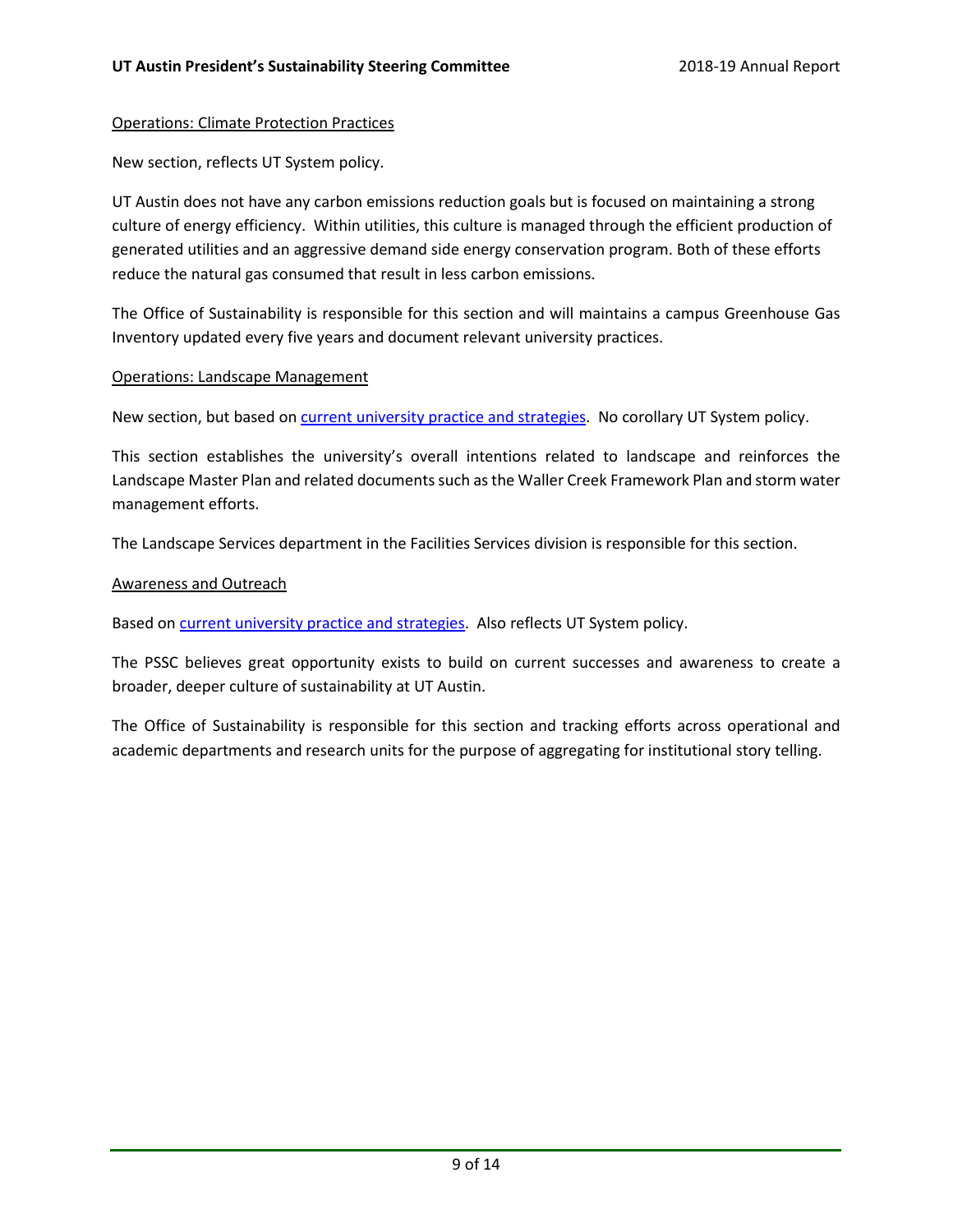# <span id="page-10-0"></span>**KEY INTIATIVES**

The PSSC recognizes many of the initiatives at UT Austin that "reflect and expand the University's commitment to sustainability and stewardship of the environment" do not result from the PSSC's actions. The proliferation of such initiatives is itself an indicator of the growing interest in and importance of sustainability as part of university's daily work and broad educational and research mission.

The PSSC would like to amplify several of these initiatives to the university leadership:

#### <span id="page-10-1"></span>**Planet Texas 2050**

Since its inception in fall 2017 as the first grand challenge initiative from th[e Bridging Barriers](https://bridgingbarriers.utexas.edu/) program, [Planet Texas 2050](https://bridgingbarriers.utexas.edu/planet-texas-2050/) collaborations have been contributing to:

- A better understanding of the processes and feedback cycles in human-environment interactions, and of the potential threats to societal resilience that can emerge from these interactions;
- A transformational integration of data to create predictive models that incorporate both scientific data and socioeconomic and cultural factors;
- A set of strategies to build resilience in Texas communities, co-developed with those communities.

In 2018, Planet Texas 2050 funded nine major research projects that set our path towards achieving these research outcomes.

#### <span id="page-10-2"></span>**Degree Options**

Since Fall 2016, the undergraduate [Sustainability Studies program in the College of Liberal Arts](https://liberalarts.utexas.edu/geography/undergraduate/sustainability-studies.php) has grown to over 200 students. The undergraduate [Environmental Science](http://www.esi.utexas.edu/education/undergraduate-students/evs-program/) program, offered through College of Natural Science, Jackson School of Geosciences, and College of Liberal Arts, continues to have a competitive admissions process with strong interest from prospective students. The [Environment and](https://ugs.utexas.edu/bdp/programs/env)  [Sustainability track in the Bridging Disciplines Program](https://ugs.utexas.edu/bdp/programs/env) also continues to be one of the most popular BDP options. The College of Engineering expanded its academic opportunities in sustainability through the development of the [Sustainable Urban Systems MS/PhD program](https://www.caee.utexas.edu/sustainable) and the [Graduate Portfolio in](https://soa.utexas.edu/programs/sustainable-design)  [Sustainable Design](https://soa.utexas.edu/programs/sustainable-design) within the School of Architecture continues strong. The [Sustainability Course](https://ugs.utexas.edu/bdp/sustainability-award)  [Development Awards,](https://ugs.utexas.edu/bdp/sustainability-award) supported by the Mitchell Foundation and administered through the Bridging Disciplines Program, continues to grow sustainability course offerings to students across campus. To date, 14 existing courses were altered to include a substantial focus on sustainability and 18 new sustainability courses were created.

#### <span id="page-10-3"></span>**Sustainability Living Learning Committee**

[University Housing and Dining](http://housing.utexas.edu/sustainability) initiated [a Sustainability Living Learning Community \(LLC\)](https://sustainability.utexas.edu/news/llc-sustainability) in Fall 2017. Each year, a cohort of approximately 30 new students is immersed in sustainability at Whitis Court Residence Hall. These students are introduced to topics ranging from zero waste to social equity by UT professors, sustainability staff, City of Austin employees, and community activists. All incoming residents have received a free Eco2Go box since Fall 2018.

In food services, Housing and Dining is the first university to participate in the [Good Food Purchasing](https://goodfoodcities.org/portfolio/austin/)  [Program;](https://goodfoodcities.org/portfolio/austin/) maintained approximately 20% of their total spend on food purchased from local, sustainable, fair trade, and/or organic sources; hosted 12 [Farm Stand](http://housing.utexas.edu/sustain/ut-farm-stand) events during the AY18-19 year in their third year and the UT Austin Farm Stand student manager received the President's student employee of the year award; and edible food waste decreased from 45 tons in 2016 to 30 tons in 2018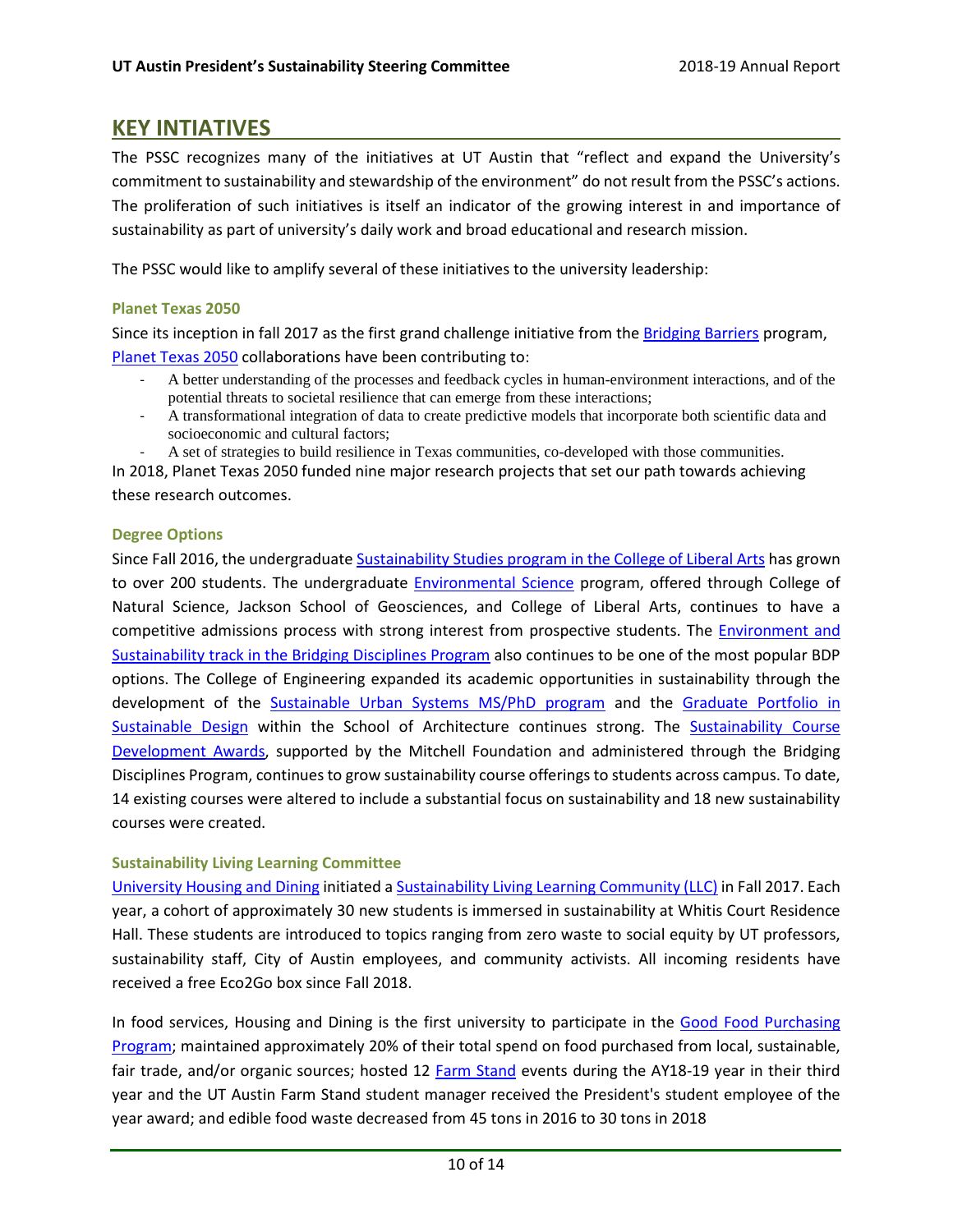#### <span id="page-11-0"></span>**STARS (Sustainability Tracking, Assessment and Rating System)**

UT Austin achieved a [Silver rating](https://sustainability.utexas.edu/news/ut-austin-receives-stars-silver-rating-sustainability-achievements) in 2018 in an assessment program to encourage sustainability in all aspects of higher education. The Sustainability, Tracking, Assessment and Rating System (STARS) is administered by the Association for the Advancement of Sustainability in Higher Education (AASHE).

In 2008, UT Austin was the only Texas research university to participate in the STARS pilot program to test the various credits and benchmarks eventually included in STARS version 1.0.

The program is open to all institutions of higher education in the U.S. and Canada, and the criteria that determine a STARS rating are transparent and accessible to anyone. Because STARS is a program based on credits earned, it allows for internal comparisons as well as comparisons with similar institutions.

#### <span id="page-11-1"></span>**Texas Athletics**

Texas Athletics continued to grow its zero waste initiatives at football, baseball, and softball games. In 2018, over 50 different student organizations volunteered to [sort waste after football games](https://texassports.com/news/2018/11/25/texas-athletics-sustainablility-efforts-increase-during-2018-football-season.aspx) leading to a diversion rate over 75% at the final two games of the season. The average diversion rate for the 2018 season was 52%. Additionally, more than 5,300 lbs of food (4,450 meals) were donated to fight hunger in Central Texas. These efforts won them acknowledgement as a [2019 Green Sports Alliance Innovator of](https://greensportsalliance.org/recognizing-the-green-sports-alliance-2019-innovators-of-the-year/)  [the Year,](https://greensportsalliance.org/recognizing-the-green-sports-alliance-2019-innovators-of-the-year/) on the heels of their [2018 Green Sports Alliance Innovator of the Year](https://texassports.com/news/2018/6/29/texas-athletics-receives-green-sports-alliance-innovators-of-the-year-award.aspx) for their efforts becoming the first Division 1 baseball program to achieve two consecutive years of zero waste.

#### <span id="page-11-2"></span>**Energy Building Optimization**

In 2011, the PSSC established a goal of reducing campus energy use by 20% reduction in energy use intensity by 2020. Th[e Energy Management and Optimization team met the goal in early 2018,](https://sustainability.utexas.edu/news/energy-stars-cut-20-campus-energy-use) over two years early. Over twenty projects have been completed in buildings that average a 23% reduction in total building energy use and almost \$50,000 on average in annual avoided fuel costs per project. Examples include:

- Gates Dell Complex: after modifying the control sequences of the HVAC system, this building gained 40% in energy savings, or \$103,000 per year in avoided fuel costs.
- Completion of an air handling project in the Belo Center for New Media saves \$20,000 per year.
- Lab fume hoods in the Norman Hackerman Building were put on a hibernation schedule when classes were not in session, saving \$22,000 annually in fuel costs.

Other projects have led to less dramatic energy reduction but provided tangible benefits. Replacing 5,175 lightbulbs with LEDs in the Perry-Castaneda Library saves just over \$15,000 in fuel costs each year, as well as decreases the time needed from maintenance crews.

#### <span id="page-11-3"></span>**Waller Creek Framework Plan**

[Waller Creek](https://capitalplanning.utexas.edu/about/campus-master-plan) is been simultaneously central to campus and nearly invisible, and the Waller Creek [Framework Plan](https://capitalplanning.utexas.edu/about/campus-master-plan) (WCFP) is one critical way that will both invigorate the disparate stakeholders and shine a light on this important urban waterway. The need for WCFP grew out of the 2013 [Campus Master Plan](https://capitalplanning.utexas.edu/about/campus-master-plan) which envisioned campus growth shifting to the east and impacting the Waller Creek / San Jacinto Blvd corridor. The [2014 Landscape Master Plan](https://capitalplanning.utexas.edu/about/campus-master-plan) continued the need rethink Waller Creek by recommending a more managed, natural approach to the landscape, as did changes to campus like the new Engineering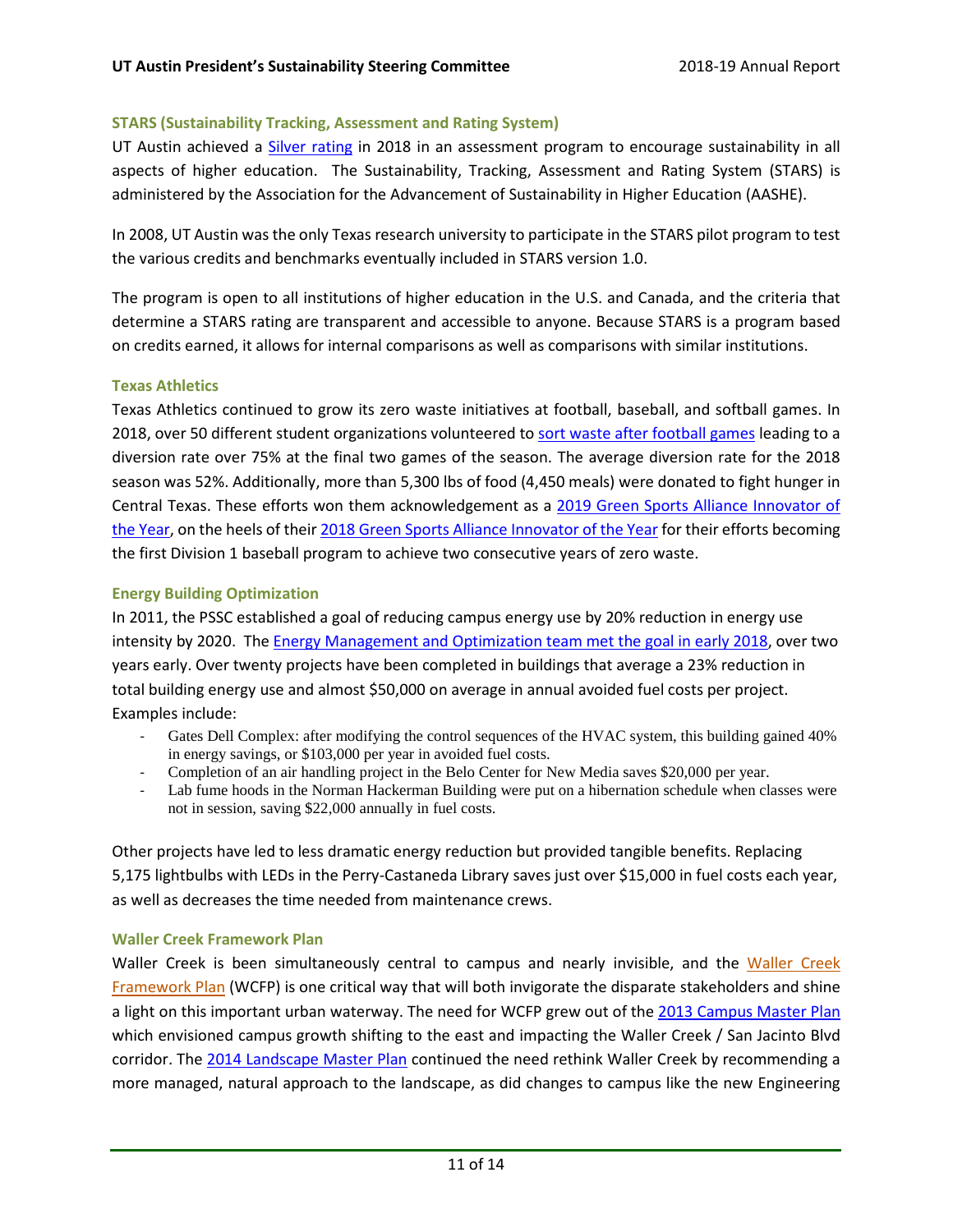Education and Research Center, the 16-acre [Dell Health District](https://sustainability.utexas.edu/news/ut-austin-celebrates-dense-sustainable-development) that achieved the first Sustainable SITES Gold certification in Texas, and other factors.

#### <span id="page-12-0"></span>**Green Fund Committee**

Since its creation in 2011, the [UT Austin Green Fund](https://sustainability.utexas.edu/getinvolved/greenfund) competitive grant program has awarded over 175 grants totaling over 3.5 million dollars to students, faculty and staff for sustainability projects and research on the UT Austin campus and its affiliate locations. In this year's competition, the student majority Green Fund Committee reviewed 30 grant applications and voted to fund 18 grants. The approved projects include student research projects on potential water conservation methods in hydroponic gardening, the purchase of an electric bicycle and electric landscaping tools for Landscape Services staff, vertical farming structures for University Housing and Dining's organic farm and faculty research projects on water and energy conservation in buildings.

#### <span id="page-12-1"></span>**Green Labs Initiative**

The Office of Sustainability, in collaboration with Environmental Health and Safety, and under the auspices of the Vice President of Research and Vice President of University Operations, launched the voluntary [Green Laboratory](https://utgreenlabs.wixsite.com/utgreenlabs) Initiative (GLI) in February, 2011. The GLI is designed to assist faculty and lab managers with identifying more sustainable lab practices and strategies that continue to support research while consuming less university and natural resources.

In 2018, the BASF Corporation supported the GLI with a three year gift that was matched by the Senior Vice-President and Chief Financial Officer that will enable the hiring of a full time Green Labs Coordinator staff position to further expand the program.

#### <span id="page-12-2"></span>**Student Government**

[Student Government](https://www.utsg.org/) continues to demonstrate interest in several ways. In 2017, UT SG created two Sustainability Coordinator positions. The student leaders appointed to these positions were and are active in promoting legislation in support of various sustainability programs, such as Half-Pint Prairie, and in collaborating directly with various campus units to promote student initiatives, such as improving waste diversion in the Unions. Student Government also maintains appointments to the Green Fund Committee and the PSSC.

#### <span id="page-12-3"></span>**Graduate Student Assembly**

The [Graduate Student Assembly](https://www.utgsa.net/) also demonstrated ongoing interest in sustainability through supporting joint legislation with the Student Government focused on encouraging greater efforts toward achieving zero waste on campus. The GSA also maintains student appointments to the Green Fund Committee and the PSSC.

#### <span id="page-12-4"></span>**Student Organizations**

Student interest in sustainability continues to grow as evidenced by an expanding number of related student organizations. Longstanding student organizations like the [Campus Environmental Center](https://utenvironment.org/) (est. 2002) and Engineers [for a Sustainable World](http://www.eswut.com/) (est. 2003) continue to develop their programs including a new campus prairie, a biodiesel initiative, an expanded urban farm, and a robust aquaponics project. New organizations including Precious Plastic, Fashion Anonymous, Students Fighting Climate Change, and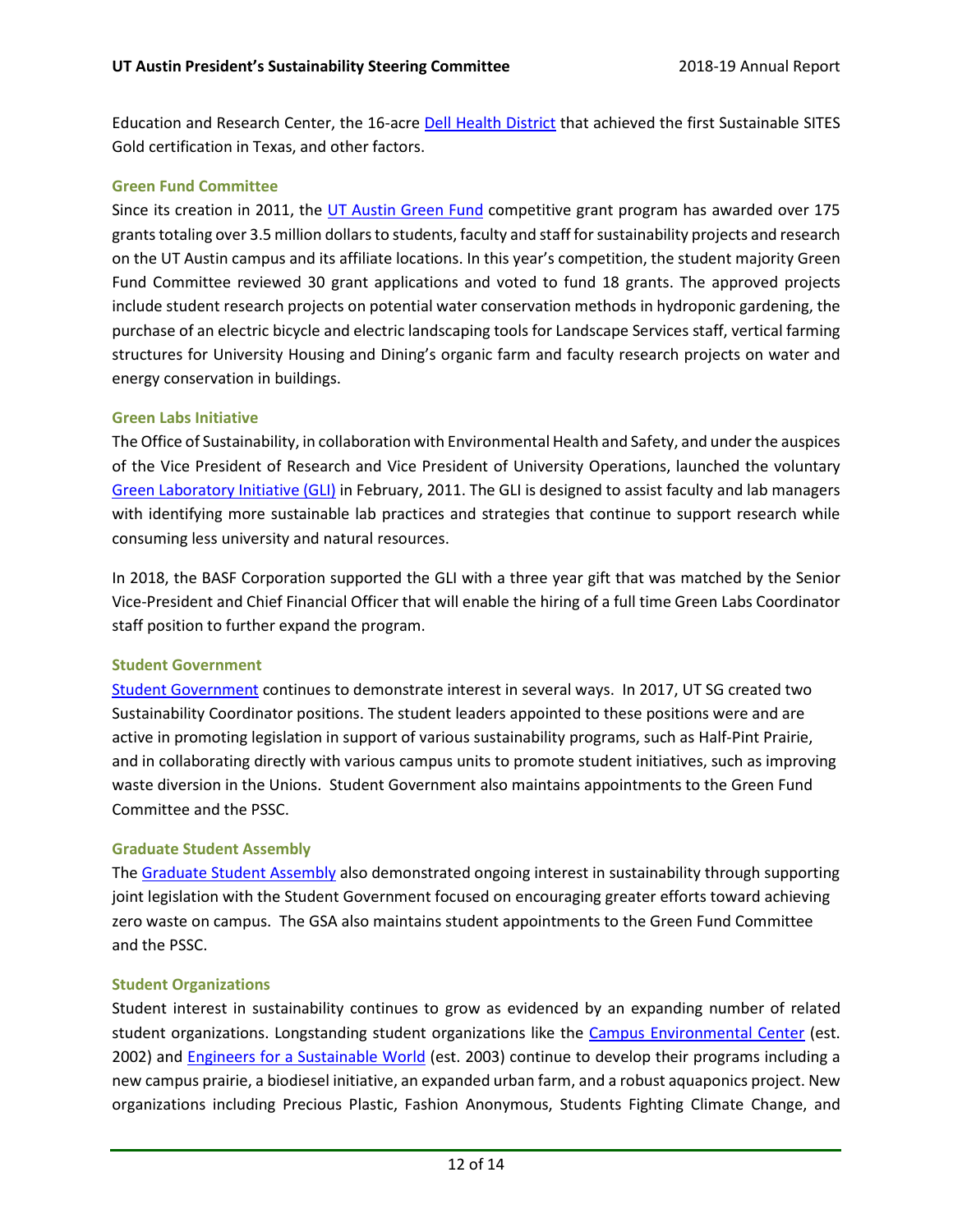Campus Bike Alliance showcase the broad sustainability interests of our students. There are now more than 25 student organizations related to sustainability and the environment listed on HornsLink.

- BEEVO Beekeeping Society Campus Bike Alliance Campus Environmental Center Clean Tech Group Design for America (student chapter) Embrace Relief (student chapter) Engineers for a Sustainable World Environmental Justice and Eco-Therapy Student Organization Environmental Law Society Fashion Anonymous Geography Society Girl Up (student chapter) Hyperloop Engineering
- Longhorn Energy Club Longhorn Environmental Outreach Longhorn Lights Out Longhorn Stream Team Net Impact (student chapter) Precious Plastic Texas Students Against Cruelty to Animals Students Fighting Climate Change Students for Equity and Diversity TexASHRAE (student chapter) United Students Against Sweatshops Urban Studies Society Well Aware at UT